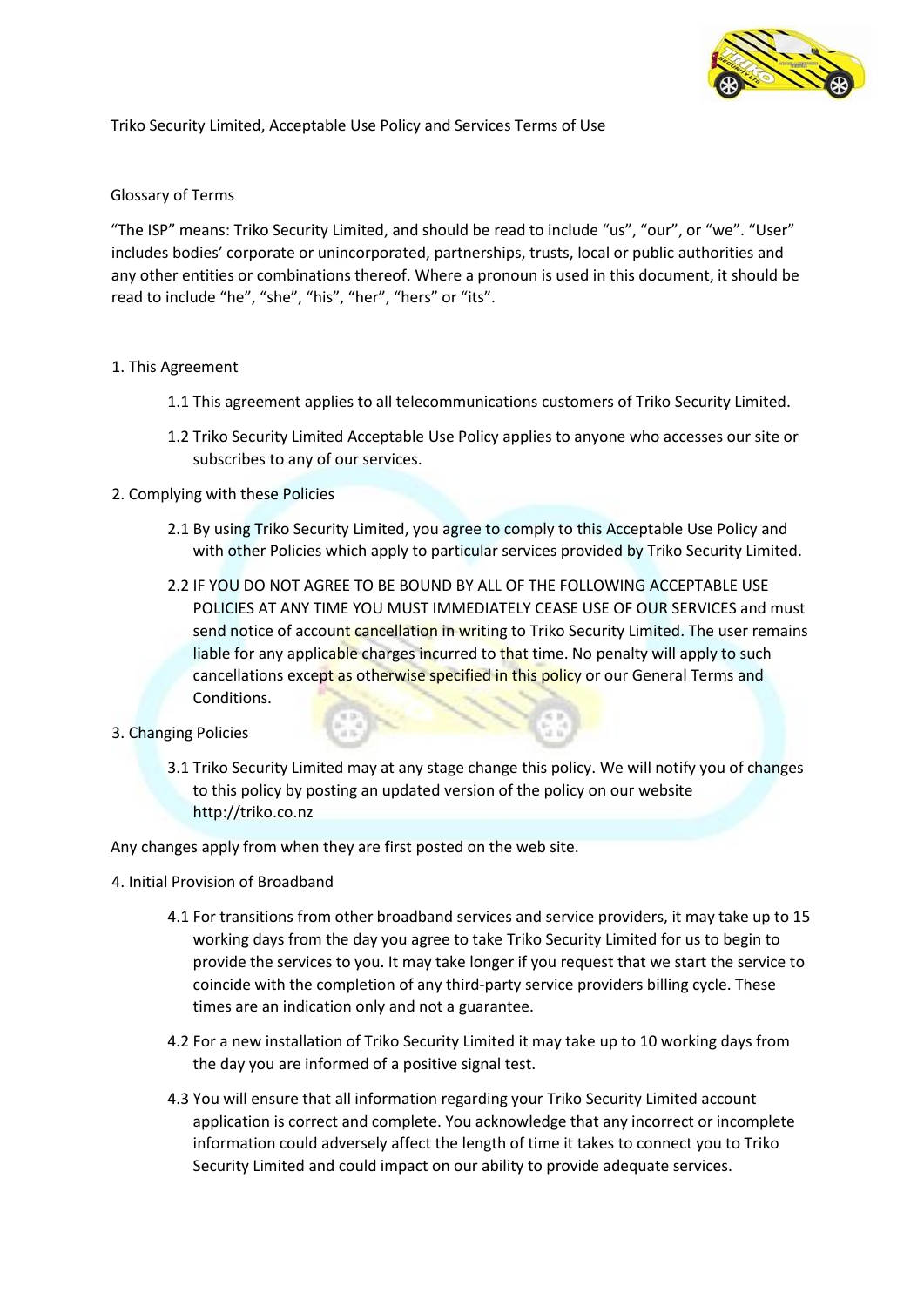

- 5. System Abuse
	- 5.1 System Abuse is strictly prohibited. Triko Security Limited may terminate or modify service immediately and may bill for any resulting support charges if the client engages in system abuse. Following is a list of actions, which are defined to be system abuse. This list is non-exclusive; any action about which there is any doubt should be referred to Triko Security Limited Internet for evaluation.

· Attempting to circumvent user authentication or security of any host, network, or account on Triko Security Limited systems or the Internet at large ("hacking").

· Attempting, in any way, to interfere, alter, dismantle, or otherwise "Hack" equipment including wireless receiver, router and other hardware that enables the service at your location, or any location where Triko Security Limited equipment is installed.

· Attempting, in any way, to interfere with or deny service to any user or any host on the Internet. This includes but is not limited to: the spawning of an excessive number of processes, consuming excessive amounts of memory, central processor time, hard disk storage space, and abusing any general system resources on the Triko Security Limited network or its servers.

· Port scanning or investigating network configuration without the permission of Triko Security Limited.

· Running server type services from your broadband connection without express permission from Triko Security Limited.

· Engaging in harassment, whether through language, frequency, or size of messages.

· Users are not permitted to send multiple unsolicited email (Spam) to single or multiple users including, but not limited to, advertising email.

· Adding or attempting to add addresses to any mailing list without explicit positive consent of the addressee. (This also violates the Privacy act)

· Using a Triko Security Limited account or network connection to collect replies to messages sent from another provider which violate these rules or those of that provider.

· Excessive use of P2P downloading programs.

· Intentionally introduce anything harmful or destructive (such as viruses, worms, Trojan horses, time bombs or bots) to, or interfere in any way with, our or anyone else's computer system(s) or wireless communications services.

If we feel that you have been abusing our system, we will not hesitate to disconnect your service indefinitely. In some cases, we may also add an additional charge and possibly prosecute. Any failure to obey these rules will result in a warning. If we consider the breach to be sufficiently serious (at our discretion), you agree that we may disconnect your services without liability to you.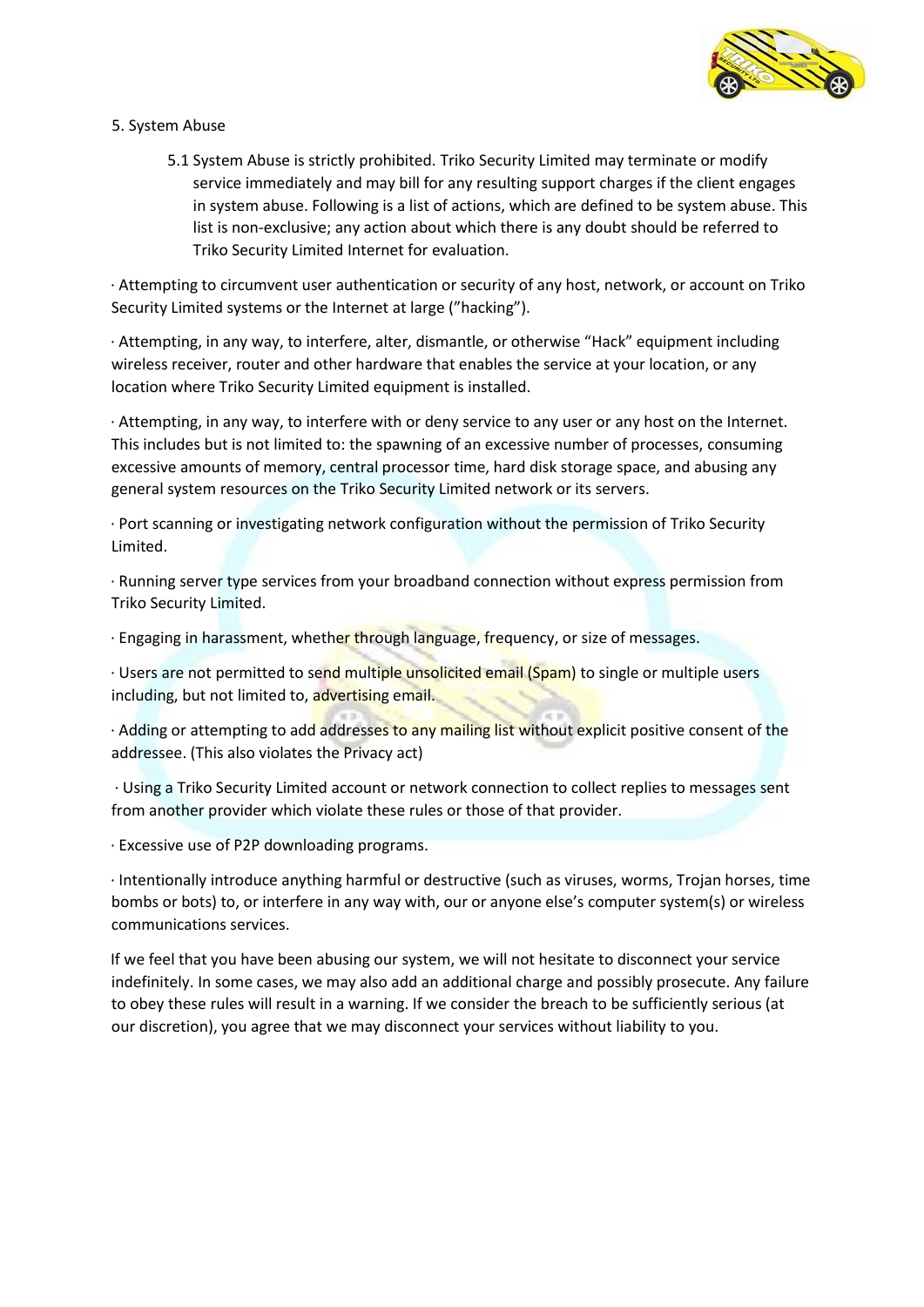

### 6. Fair Use

All our Services are subject to what we regard is Fair Use. We may apply this Fair Use Policy where in our reasonable opinion your use of our Services is excessive and/or unreasonable as detailed below. We have developed this Fair Use Policy by reference to average customer profiles and estimated customer use of our Services.

· If your use of our Services excessively exceeds your data subscription over any month, then your use may be deemed excessive and/or unreasonable.

· If your use of our Services exceeds estimated use patterns over any month, then your use may be deemed excessive and/or unreasonable.

If your use is excessive and/or unreasonable Triko Security Limited may in the first instance contact you to advise that your use is in breach of this Acceptable Use Policy. We may then request that you stop or alter your use to come within our Fair Use Policy. If you're excessive or unreasonable use continues after receipt of a request to stop or alter the nature of such use, we may without further notice, apply charges to your account for the excessive and/or unreasonable element of your use; suspend, modify your plan or restrict your use of our Services. In extreme cases we may withdraw your access to our services altogether.

# 7. Your Responsibilities

- 7.1. Users must make sure that all information you give us about yourself is correct.
- 7.2. You agree to notify us immediately of any change of your address, phone number or preferred contact email address.
- 7.3. Users are not permitted to involve themselves in any actions that may be deemed "Hacking".
- 7.4. You agree that you have not received any warnings, had your account suspended / closed or had an account declined by any previous Internet access service provider you have used.
- 7.5. You will be responsible for protecting your computer against any virus, unauthorised access and spam. We recommend that you install appropriate firewalls, spam filters and anti-virus software as we do not provide any spam or virus protection on top of email spam and virus protection. We accept no liability in relation to any virus, unauthorized access or spam experienced by you.
- 7.6. General guidelines and repercussions can be found under 'Acceptable Use Policies' in this section.
- 7.7. All supplied Customer Premises Equipment (Typically an external radio, power injector, router and cabling) remain property of Triko Security Limited. If the customer moves or terminates service Triko Security Limited will arrange for recovery of that equipment while the customer still has access to the premises.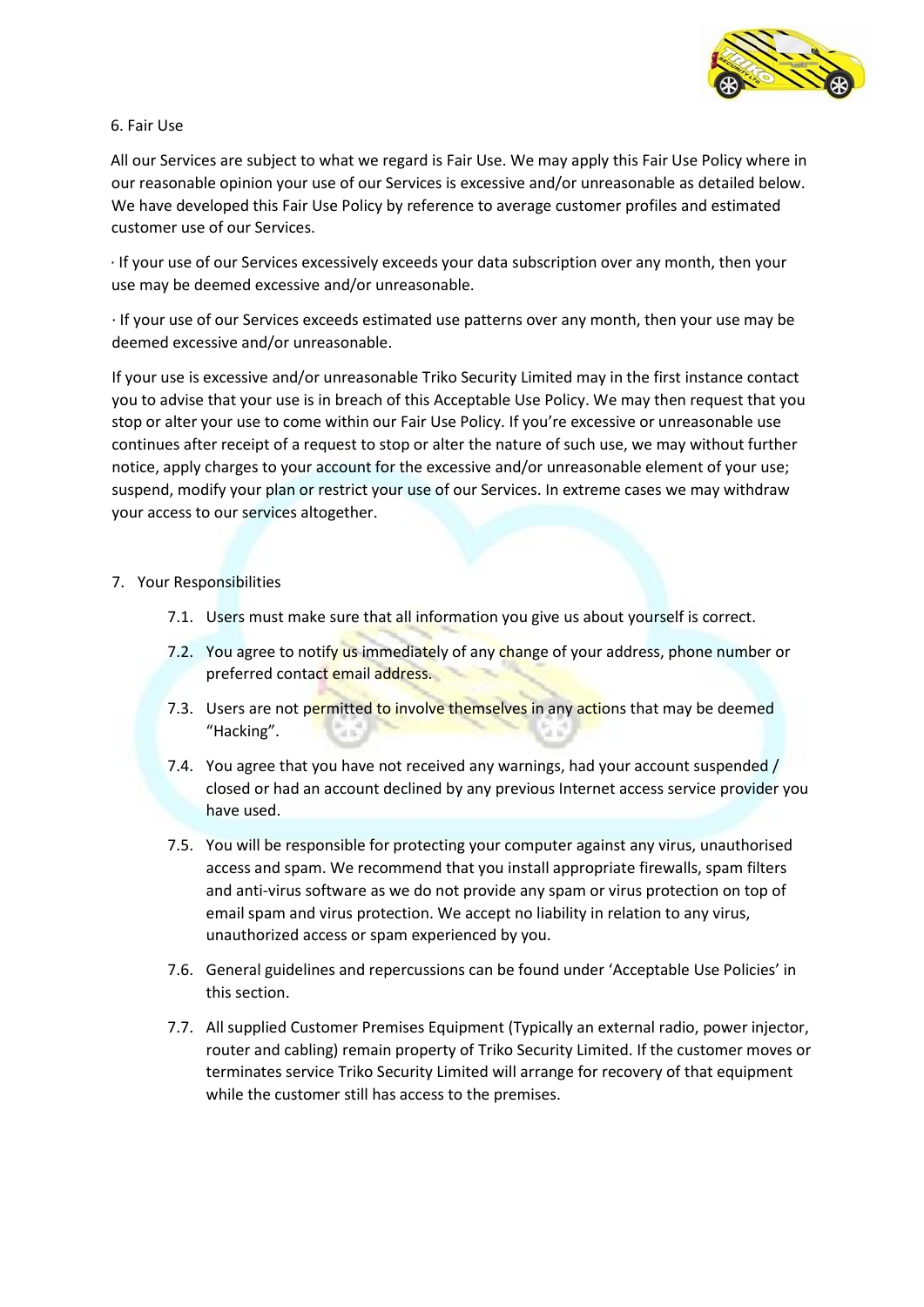

- 8. Use of Services
	- 8.1. Your password and connection are for use only by you and the immediate household members/company.
	- 8.2. Passwords are under your control and unauthorized use, including any charges associated with that use, is entirely your responsibility. However, if you can produce sufficient evidence that someone has accessed your account from outside your household/company we can investigate.

There is a minimum fee for this service of \$50.00, which may be refunded provided the following conditions are met:

· Criminal charges can be laid on the individual that accessed your account. or You can prove you took reasonable efforts to maintain confidentiality of your username and password.

8.3. It is illegal to view certain types of information (notably certain types of pornographic material) in New Zealand. Users of the ISP may not break any laws while using the services.

The availability of such material on the Internet is beyond the ISP's control. If you are aware of illegal material being accessed on your account, please advise us immediately.

- 9. Privacy
	- 9.1. During the operation of an Internet system, it is occasionally necessary to monitor information. The ISP reserves the right to monitor any traffic through the system.
	- 9.2. Information may be recorded electronically including but not limited to the amount of data transferred and any relevant personal details.
	- 9.3. All customer information will be kept in accordance with the New Zealand Privacy Act 1993.
	- 9.4. Information disclosure may be made by Triko Security Limited to satisfy laws, regulations or governmental requests; to operate the Service properly; to protect itself or its members or to enhance services that we provide. We may monitor or record calls to customer services for training purposes and to improve service quality.
	- 9.5. You can at any time make a written request to see any personal information that we hold or to ask us to correct any mistakes in that information. 9.6. You agree that we can collect information about you (such as your home address, phone number and evidence that you will be able to pay for our services) and the ways that you use our services. We will ask you for this information or we will obtain it from our records. You agree that all the information you give us is correct and compete. You agree that we can use this information and can pass it on to our employees, contractors, agents and suppliers for a range of lawful purposes connected with our business operations, including, but not limited to:
- · complete credit checking
- · provide services to you
- · administering your account;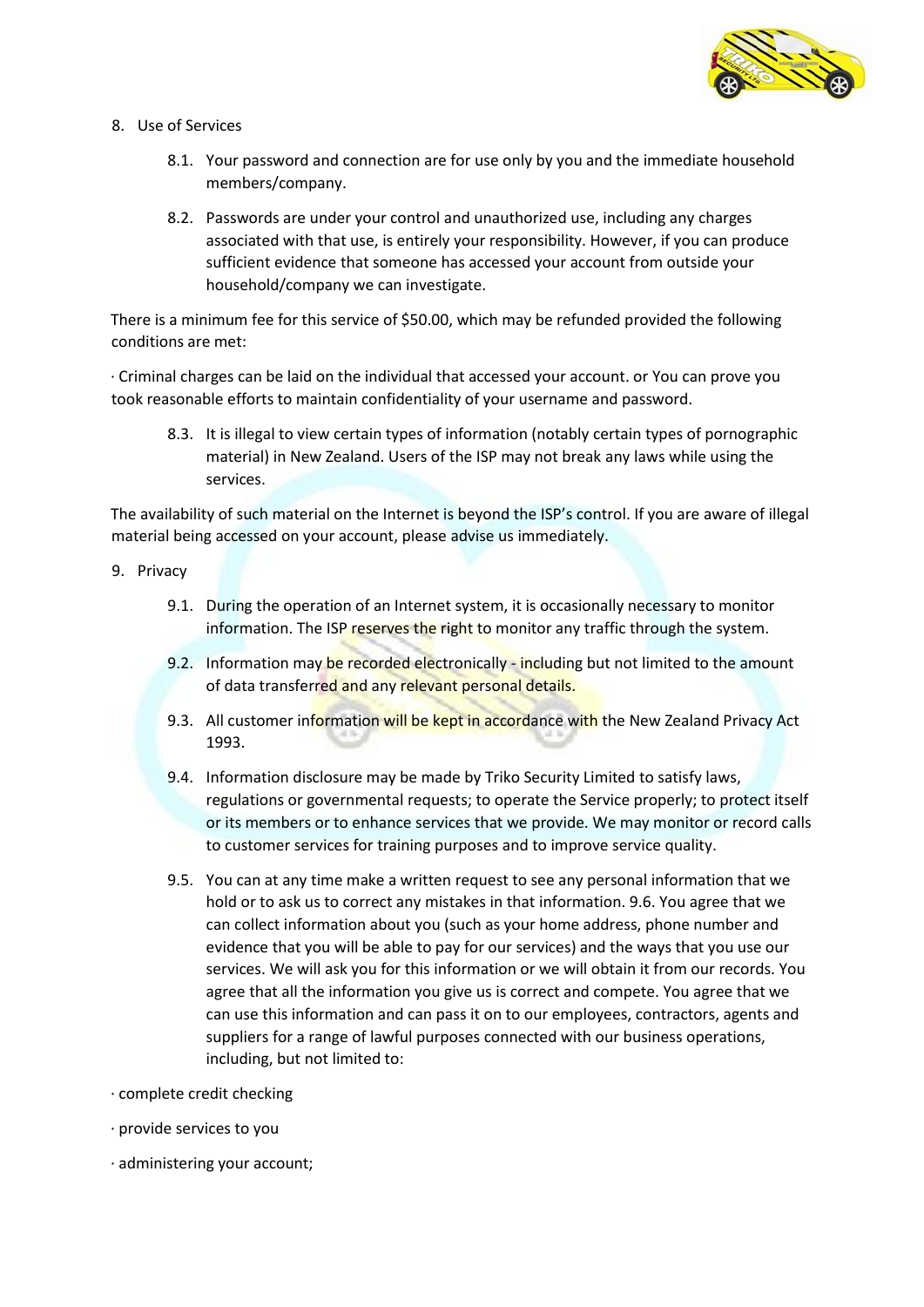

- · recover overdue accounts
- · keep you informed about our services
- · looking at ways in which we can improve our services
- · sending you bills

9.7 You agree that we can use the information we have collected about you to keep you informed about services offered by Triko Security Limited and our carefully selected business partners, unless you have told us that you do not want to receive this information.

- 10. Ending the Agreement (and Individual Services)
	- 10.1. Either party may terminate the contract upon the supply of one month written notice.
	- 10.2. If you request cancellation, the process is considered complete upon the receipt of a confirmation from Triko Security Limited.
	- 10.3. Upon termination of the user's access to the services, all payments due by the user to the ISP under these Terms and Conditions will be immediately due and payable, and the user agrees that any such monies will be paid to the ISP immediately upon demand. In the event that a term contract applies to your connection then there may be extra charges and fees for the disconnection and removal of equipment that will also become immediately due and payable.
	- 10.4. No refund is given on monthly fees paid in advance, where you terminate a service part way through the period for which you have paid.
- 11. Quality of Services
	- 11.1. You acknowledge that any claims made about speed of service are best effort peaks and not guarantees. Speed claims are line speeds only and no guarantees are made for national and international traffic, or any particular type of traffic.
	- 11.2. Latency is not guaranteed but should remain well below 200ms one-way across the line only. There are no jitter guarantees.
	- 11.3. This service is not guaranteed to be fault free or continuous. All effort is made to provide a quality service.
	- 11.4. With regard to wireless connections, It is your responsibility to ensure the "line of site" of your wireless receiver remains uninterrupted after the installation has been completed; it is over to you to arrange removal of trees, alterations to building consents etc that may come to interfere with your service over time.
	- 11.5. P2P File sharing applications are not supported by the Wireless Network, there is no guarantee P2P client programs will function with our services, nor will we provide support or access for such clients as:
- · Fasttrack (Kazaa, KazaaLite, Diet Kazaa, Grokster, iMesh, giFT, Poisoned, mlMac)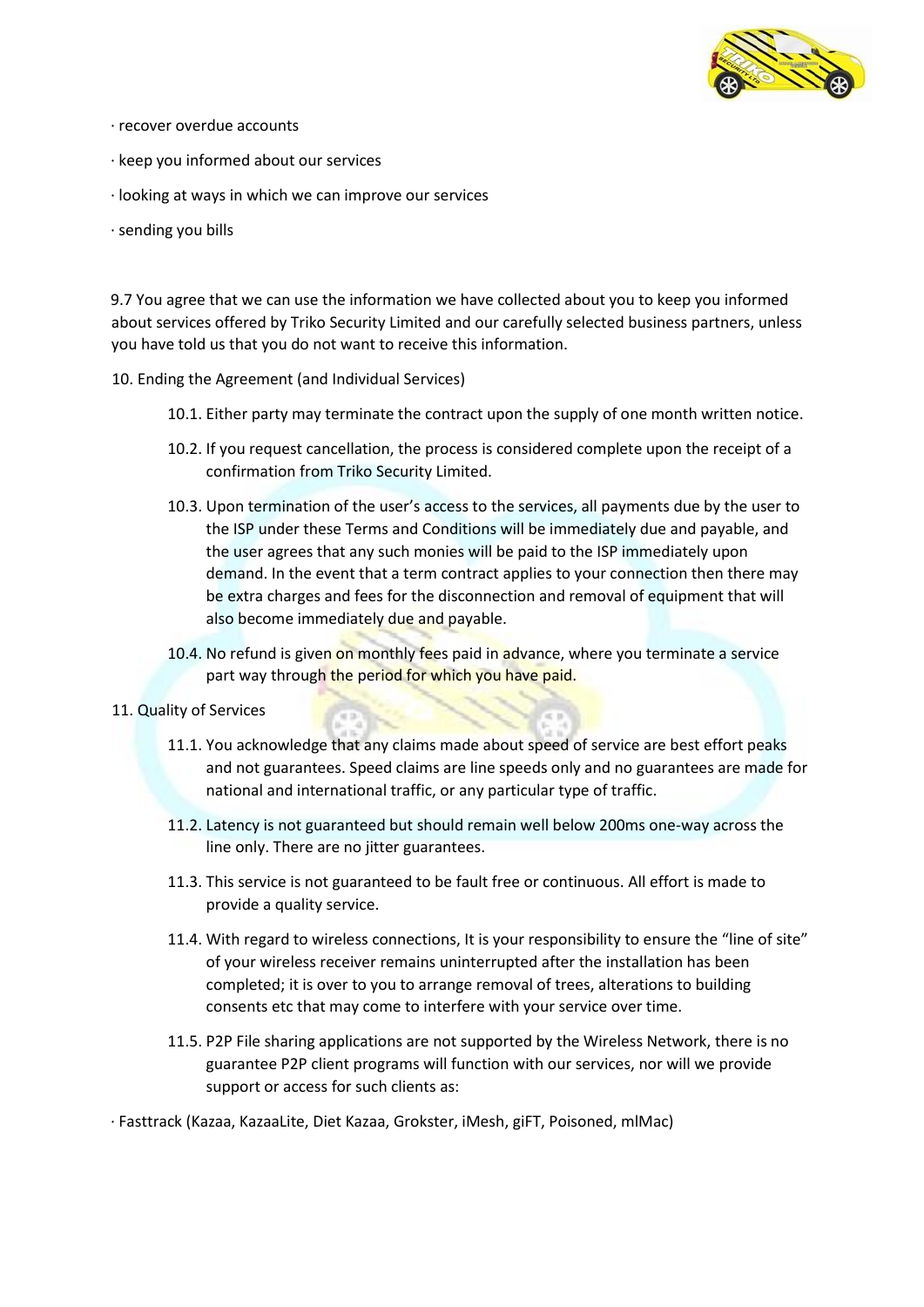

· Gnutella (Shareaza, XoLoX, , Gnucleus, BearShare, LimeWire (java), Morpheus, Phex, Swapper, GtkGnutella (linux), Mutella (linux), Qtella (linux), MLDonkey, Acquisition (Mac OS), Poisoned, Swapper, Shareaza, XoloX, mlMac)

· Gnutella2 (Shareaza, MLDonkey, Gnucleus, Morpheus, Adagio, mlMac)

· DirectConnect (DirectConnect (AKA DC++), MLDonkey, NeoModus Direct Connect, BCDC++, CZDC++)

- · eDonkey (eDonkey2000, eMule, xMule (linux), Shareaza, MLDonkey, mlMac, Overnet)
- · Soulseek (Soulseek, MLDonkey)

· BitTorrent (BitTorrent, BitTorrent++, Shareaza, MLDonkey, ABC, Azureus, BitAnarch, SimpleBT, BitTorrent.Net, mlMac, BitComet)

- · Blubster (Blubster, Piolet)
- · WPNP (WinMX)
- · Warez (Warez)

· Other P2P (Any other software the ISP regards as "P2P" software)

### 12. Paying for Our Services

- 12.1 Under these terms and conditions, you agree to pay for all the services that we provide to you and charge to your account (even if someone else uses those services; such services will be treated as having been used by you) by the due date shown on your bill.
- 12.2 The billing cycle for Internet connections will be monthly from the date of connection
- 12.3 The ISP will regularly issue the user a tax invoice (either electronically or on paper) for use of the services
- 12.4 All invoices are due 14 days from the date of issue unless specified on invoice and are payable by Cheque, Direct Debit, Online Banking, Automatic payment or Credit card.
- 12.5 Some charges may be billed one month or more in advance or arrears.
- 12.6 Any plan changes must be made before the 1st of every month.
- 12.7 Triko Security Limited reserves the right to restrict or suspend service for nonpayment at any time with or without notice.
- 12.8 Credit will not be given for periods where access to the service has been limited resulting from non-payment. Additionally - the client agrees to pay any legal, debt collection and/or processing fees should this prove necessary.
- 12.9 Any hours or data usage that you do not you use as specified in your pricing plan within the relevant billing period cannot be accumulated, nor can you claim a refund from us.